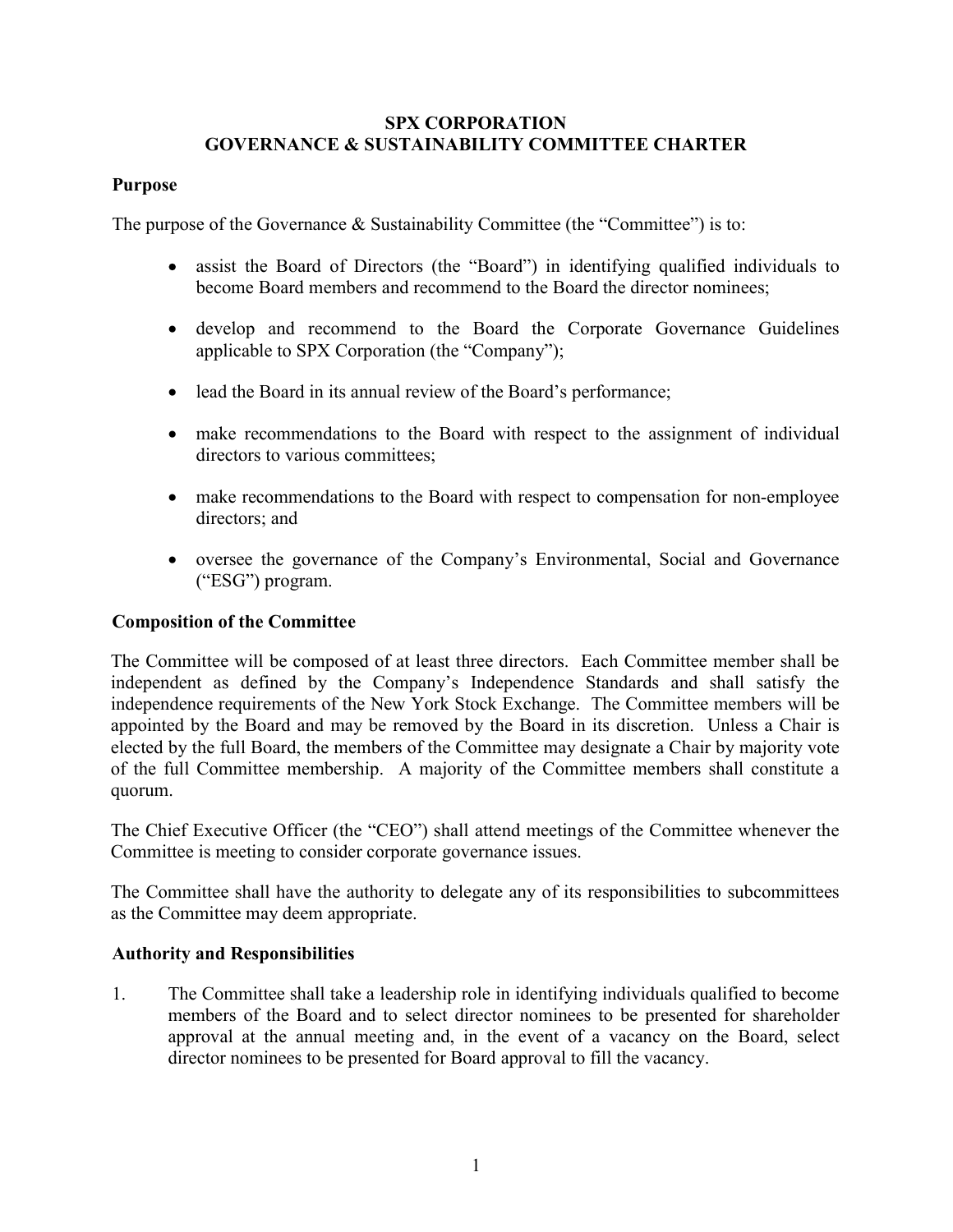- 2. The Committee shall recommend individuals as director nominees based on their business and professional accomplishments, integrity, demonstrated ability to make independent analytical inquiries, ability to understand the Company's business, absence of conflicts of interest and willingness to devote the necessary time to Board duties. In making its recommendations, the Committee shall also consider matters of diversity in the composition of the Board, including age, gender, race, ethnicity, national origin and different backgrounds, experiences and skills.
- 3. The Committee shall make recommendations to the Board regarding the size and composition of the Board.
- 4. The Committee shall, from time to time and in conjunction with the CEO, review and propose to the Board compensation levels for the non-employee directors, including annual retainers, incentive compensation, and awards under the Company's equity-based plans (the "Plans").
- 5. The Committee shall review the Plans and recommend changes in the Plans to the Board as needed. The Committee shall have and exercise all authority of the Board with respect to administration of the Plans and awards made under the Plans.
- 6. The Committee shall review the Board's committee structure and recommend to the Board for its approval directors to serve as members of each committee. The Committee shall review and recommend committee slates annually and shall recommend additional committee members to fill vacancies as needed.
- 7. The Committee shall have the authority to retain and terminate any search firm to assist in identifying director candidates, and to retain other outside advisors as it deems necessary or appropriate in its sole discretion. The Committee shall have sole authority to approve related fees and retention terms.
- 8. The Committee shall oversee the evaluation of the Board.
- 9. The Committee shall review and approve all related party transactions.
- 10. The Committee shall review and assess the adequacy of the Corporate Governance Guidelines of the Company and recommend any proposed changes to the Board.
- 11. The Committee shall annually review and assess the independence of the individual directors in light of the requirements of the New York Stock Exchange and recommend any changes to the Board.
- 12. The Committee shall annually review and assess any questions regarding potential conflicts of interest and shall suggest any action that it deems necessary or appropriate.
- 13. The Committee shall maintain procedures for interested parties to communicate with the non-employee members of the Board.